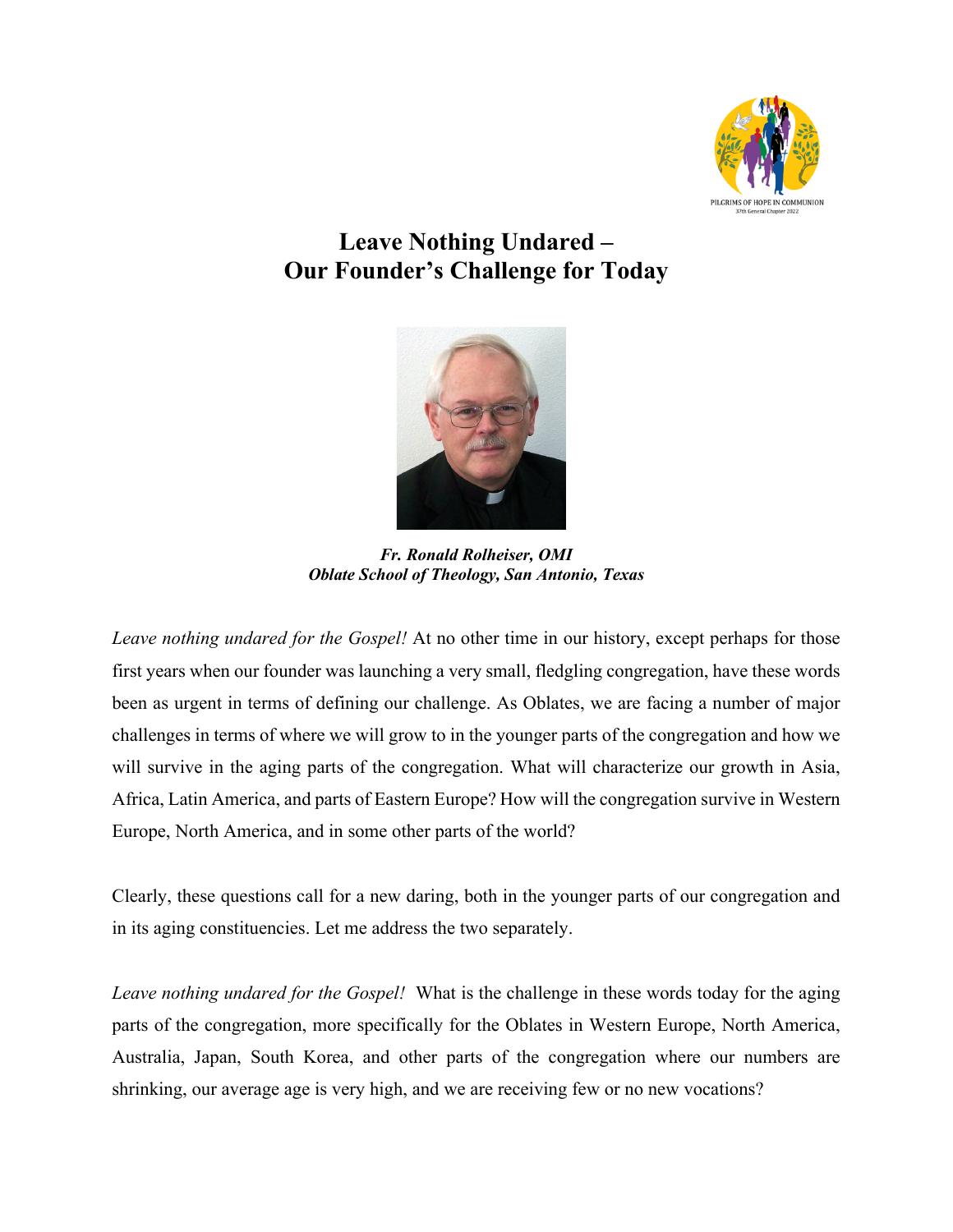Perhaps two images can aid our reflections, namely, that of *Abraham and Sarah having a baby in their post-menopausal years* and the *concept of death by hypothermia*.

Scripture tells us that when Abraham was eighty years old and Sarah was seventy, God told them to set out for a new land where they would give birth to a new child. They believed the promise, humanly impossible as it was, and set out for this new land, but it took them twenty years to get there. Then, when Abraham was one hundred years old and Sarah was ninety, she became pregnant and gave birth to a new child. Whatever actually happened here historically is beyond our grasp, but there is a powerful metaphor underlying this, i.e., we can become pregnant and give birth to new life long after it is impossible in terms of human logic and common sense. God can bring about new life, long after common sense says it can't happen? But this is predicated on trust and daring.

I would like to link this to a second concept, death by hypothermia. When a body dies by exposure, it dies this way. As the cold begins to beset the person more and more, the body panics, pulls all of its blood around its vital organs, the heart and the lungs, goes into spasms, and dies. Religious congregations often die in the exact same way. Lacking youthful members and young energy, faced with an aged membership, and lacking new vocations, it is easy, natural in fact, to begin to pull in, to bring the blood around the vital organs, and thus die. I have seen this play out in a number of women's religious communities in recent years and I see the danger in parts of our own congregation. What's the answer?

New daring! As we age, shrink in numbers, and have few new vocations, we must, like Abraham and Sarah, set out to new places, begin new ministries, and draw in new vocations. If we do not do this, hypothermia will set in and, frankly, we will die. What is asked of us, I believe, is a raw trust in the truth of the Gospel and in the truth that our founder incarnated (when he had very few resources and still risked sending them out everywhere).

But isn't this simply idealistic rhetoric? When in some units of our congregation our average age is approaching eighty years old, can we really start new missions, take on new works, and draw in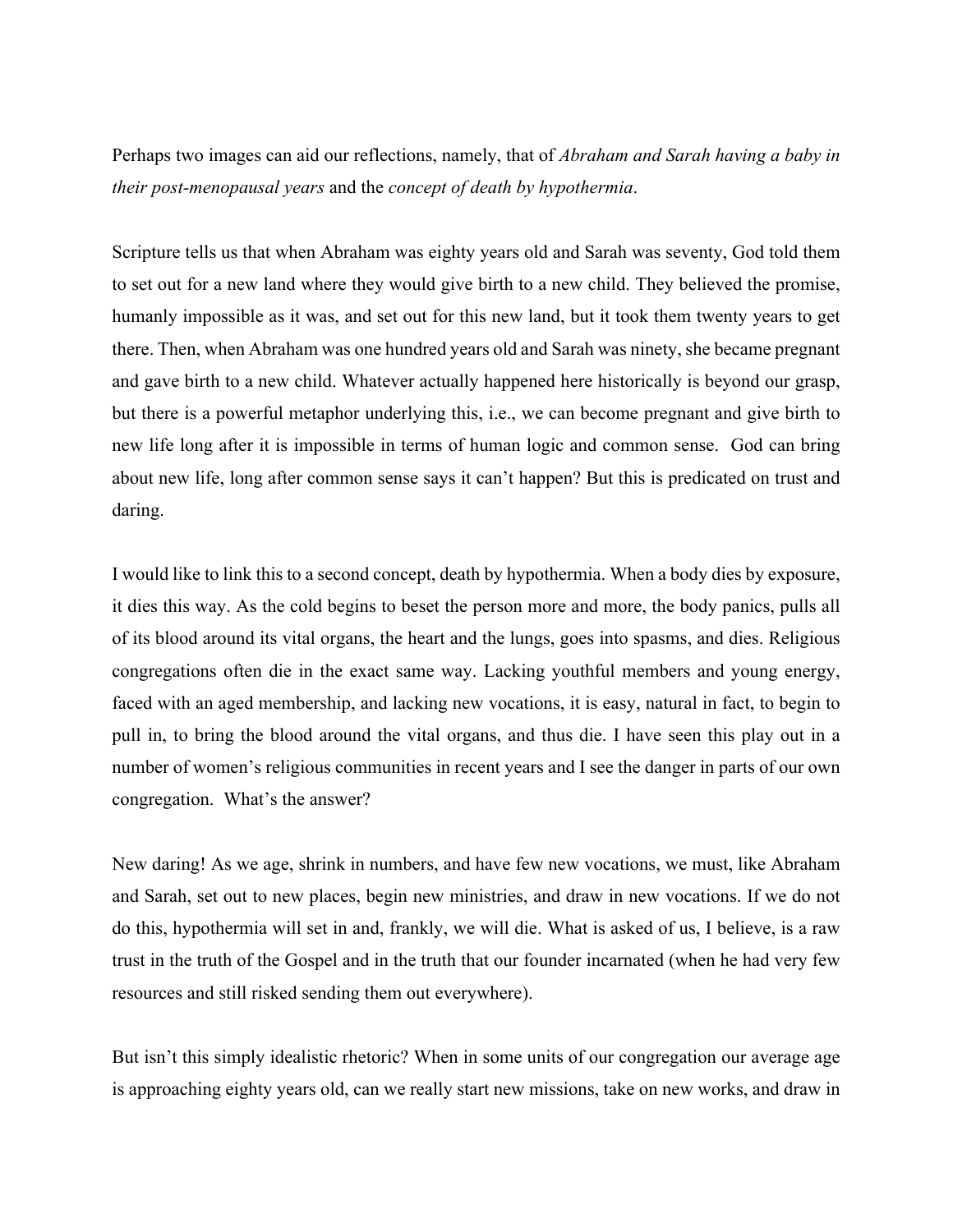young life? By all prudence and common sense, no. By risking the Gospel, yes. Nothing is impossible with God. If we risk new birth, the Gospel assures us it will happen.

Radical new risk, I believe, is the challenge for the aging parts of our congregation. Against all common sense, predicated on the truth of the Gospel and our Founder's motto, we must risk doing something new, namely, new missions, new works, asking young men to join us, and inviting laity into our charism in new ways. To not risk this is to accept an alternative that is neither life giving nor life sustaining.

What will these new works, new risks, new missions look like? We don't know, or we would already be doing them. We must pray together, vision together, discern together, and most of all risk together on a raw faith in the truth of the Gospel. God will show us the way.

*Leave nothing undared for the Gospel!* What is the new daring being asked of the younger parts of the congregation?

The younger, growing units of the congregation need to risk a still greater daring in going to the margins and moving towards the poor. Our founder took precisely that risk when as a young diocesan priest he moved to the margins to serve where no one else was serving. When we look at our history, we see that we have thrived whenever we risked doing this. We must risk moving towards the people who have no one else.

There's a story told about a municipality in England that for some years did its social services this way. On a given day, the government officials who were in charge of distributing food and other resources to the needy would come to a meeting place and distribute things through the various churches. Catholics would line up behind a particular bishop or priest who represented them. Anglicans, Presbyterians, and Quakers would do the same. But there were always some people who did not belong to any church, whom nobody would claim. The person representing the Salvation Army would call out: *All of you who don't have anybody, come with me!"*